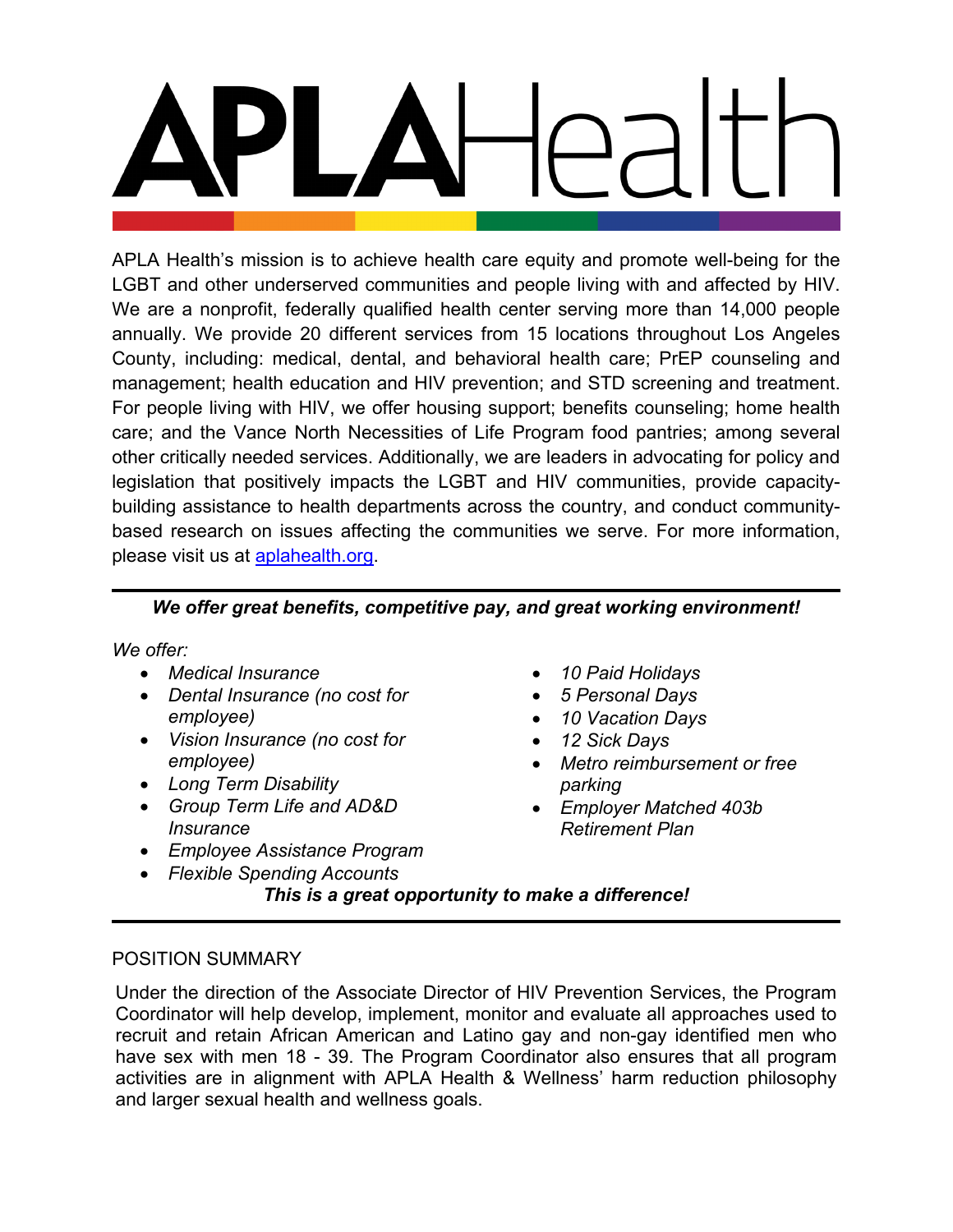# **ESSENTIAL DUTIES AND RESPONSIBILITIES:**

- Provides supervisory duties to program staff including, but not limited to:
	- o Hiring program staff
	- $\circ$  Training new program staff
	- $\circ$  Conducting employee evaluations
	- $\circ$  Dispensing disciplinary action up to and including the termination of program staff
	- o Approval of time off/vacation requests
	- o Developing training plans
	- o Setting yearly program objectives/goals
- The Program Coordinator will be responsible for the following:
	- $\circ$  Creating, distributing, and monitoring of social marketing materials that will promote program offerings via Facebook, Instagram, YouTube, and in-person outreach
	- $\circ$  Distribution of safer sex materials to members of the target demographic through internal and external processes
	- o Managing the Swab & Chill at-home HIV testing initiative
	- $\circ$  Recruitment and retention of members of the target population into health education activities including but not limited to HIV and STI testing and treatment, HIV+ linkage to care, and navigation into biomedical (PrEP/PEP) services.
	- $\circ$  Overseeing the HIV+ linkage to care and retention program
	- o Overseeing the linkage and retention to biomedical (PrEP/PEP) services program
	- o Preparing and facilitating quarterly Community Advisory Board (CAB) meetings.
	- $\circ$  Ensuring the timely and accurate submission of HIV testing data into CDC databases
	- $\circ$  Working closely with the evaluation specialist to ensure all data is properly and timely input into CDC databases.
	- o Working with stakeholders and community partners familiar with the needs of the target demographic to create a network of holistic care opportunities that will better the lives of African American and Latino gay and non-gay identified men who have sex with men 18 – 39.
	- $\circ$  Ensuring culturally and linguistically appropriate services.
	- o Attending community/public meetings as necessary.

## OTHER DUTIES MAY BE ASSIGNED TO MEET BUSINESS NEEDS

## **REQUIREMENTS**

Training and Experience: Bachelor's degree in human services related field OR four years work experience in the area of HIV and sexual health prevention and education. Minimum of two years' experience managing staff; monitoring program budgets; developing policies and procedures; monitoring program evaluation and engaging in program development activities required. Experience with health